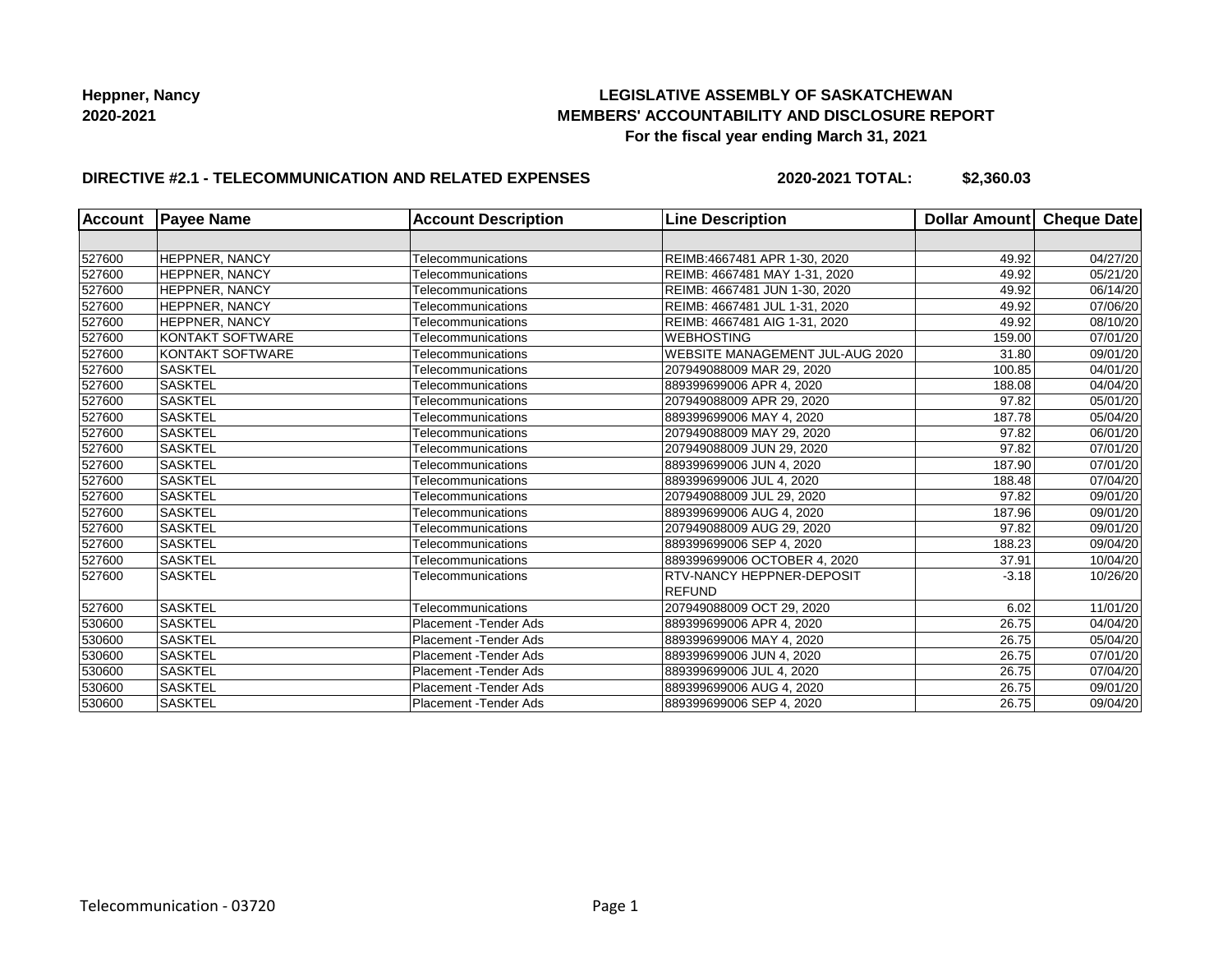# **LEGISLATIVE ASSEMBLY OF SASKATCHEWAN MEMBERS' ACCOUNTABILITY AND DISCLOSURE REPORT For the fiscal year ending March 31, 2021**

#### **DIRECTIVE #3.1 - MLA TRAVEL AND LIVING EXPENSES**

**2020-2021 TOTAL: \$11,980.16**

| <b>Account</b> | <b>Payee Name</b>     | <b>Account Description</b>  | <b>Line Description</b>       | <b>Dollar Amount</b> | Cheque Date |
|----------------|-----------------------|-----------------------------|-------------------------------|----------------------|-------------|
|                |                       |                             |                               |                      |             |
| 541900         | HEPPNER, NANCY        | Elected Rep - Travel        | JAN 2020 MLA REGINA           | 230.47               | 04/27/20    |
|                |                       |                             | <b>ACCOMMODATIONS</b>         |                      |             |
| 541900         | <b>HEPPNER, NANCY</b> | Elected Rep - Travel        | MAR 2020 MLA REGINA           | 206.43               | 04/27/20    |
|                |                       |                             | ACCOMMODATION                 |                      |             |
| 541900         | <b>HEPPNER, NANCY</b> | Elected Rep - Travel        | FEB 2020 MLA REGINA           | 229.52               | 04/27/20    |
|                |                       |                             | <b>ACCOMMODATION</b>          |                      |             |
| 541900         | <b>HEPPNER, NANCY</b> | <b>Elected Rep - Travel</b> | APR 2020 MLA REGINA           | 565.20               | 04/27/20    |
|                |                       |                             | <b>ACCOMMODATION</b>          |                      |             |
| 541900         | HEPPNER, NANCY        | Elected Rep - Travel        | MAY 2020 MLA REGINA           | 335.26               | 05/21/20    |
|                |                       |                             | <b>ACCOMMODATIONS</b>         |                      |             |
| 541900         | <b>HEPPNER, NANCY</b> | <b>Elected Rep - Travel</b> | MLA TRAVEL APR 7-JUN 3, 2020  | 1,435.00             | 06/14/20    |
| 541900         | <b>HEPPNER, NANCY</b> | <b>Elected Rep - Travel</b> | APR 2020 MLA REGINA           | 270.30               | 06/14/20    |
|                |                       |                             | <b>ACCOMMODATION</b>          |                      |             |
| 541900         | <b>HEPPNER, NANCY</b> | <b>Elected Rep - Travel</b> | JUN 2020 MLA REGINA           | 298.14               | 06/14/20    |
|                |                       |                             | <b>ACCOMMODATIONS</b>         |                      |             |
| 541900         | <b>HEPPNER, NANCY</b> | <b>Elected Rep - Travel</b> | JUN 2020 MLA REGINA           | 1,142.30             | 06/22/20    |
|                |                       |                             | <b>ACCOMMODATION</b>          |                      |             |
| 541900         | HEPPNER, NANCY        | <b>Elected Rep - Travel</b> | JUN 2020 MLA REGINA           | 26.02                | 07/01/20    |
|                |                       |                             | <b>ACCOMMODATION</b>          |                      |             |
| 541900         | <b>HEPPNER, NANCY</b> | <b>Elected Rep - Travel</b> | MLA TRAVEL JUN 8-25, 2020     | 1,696.75             | 07/01/20    |
| 541900         | HEPPNER, NANCY        | <b>Elected Rep - Travel</b> | MLA TRAVEL JUN 26-20, 2020    | 570.90               | 07/06/20    |
| 541900         | HEPPNER, NANCY        | Elected Rep - Travel        | JULY 2020 MLA REGINA          | 334.06               | 07/27/20    |
|                |                       |                             | <b>ACCOMMODATIONS</b>         |                      |             |
| 541900         | HEPPNER, NANCY        | Elected Rep - Travel        | MLA TRAVEL JUN 1-AUG 4, 2020  | 1.464.52             | 08/10/20    |
| 541900         | <b>HEPPNER, NANCY</b> | <b>Elected Rep - Travel</b> | AUG 2020 MLA REGINA           | 298.14               | 08/10/20    |
|                |                       |                             | <b>ACCOMMODATION</b>          |                      |             |
| 541900         | <b>HEPPNER, NANCY</b> | Elected Rep - Travel        | AUG 2020 MLA REGINA           | 35.07                | 09/13/20    |
|                |                       |                             | <b>ACCOMMODATION</b>          |                      |             |
| 541900         | <b>HEPPNER, NANCY</b> | <b>Elected Rep - Travel</b> | SEP 2020 MLA REGINA           | 298.14               | 09/13/20    |
|                |                       |                             | <b>ACCOMMODATION</b>          |                      |             |
| 541900         | <b>HEPPNER, NANCY</b> | <b>Elected Rep - Travel</b> | MLA TRAVEL AUG 7-SEP 18, 2020 | 881.12               | 09/28/20    |
| 541900         | <b>HEPPNER, NANCY</b> | <b>Elected Rep - Travel</b> | SEP 2020 MLA REGINA           | 57.19                | 09/28/20    |
|                |                       |                             | <b>ACCOMMODATION</b>          |                      |             |
| 541900         | HEPPNER, NANCY        | <b>Elected Rep - Travel</b> | OCTOBER 2020 MLA REGINA       | 28.55                | 10/21/20    |
|                |                       |                             | <b>ACCOMMODATIONS</b>         |                      |             |
| 541900         | HEPPNER, NANCY        | Elected Rep - Travel        | MAY-OCT 2020 MLA REGINA       | 1,577.08             | 10/27/20    |
|                |                       |                             | <b>ACCOMMODATIONS</b>         |                      |             |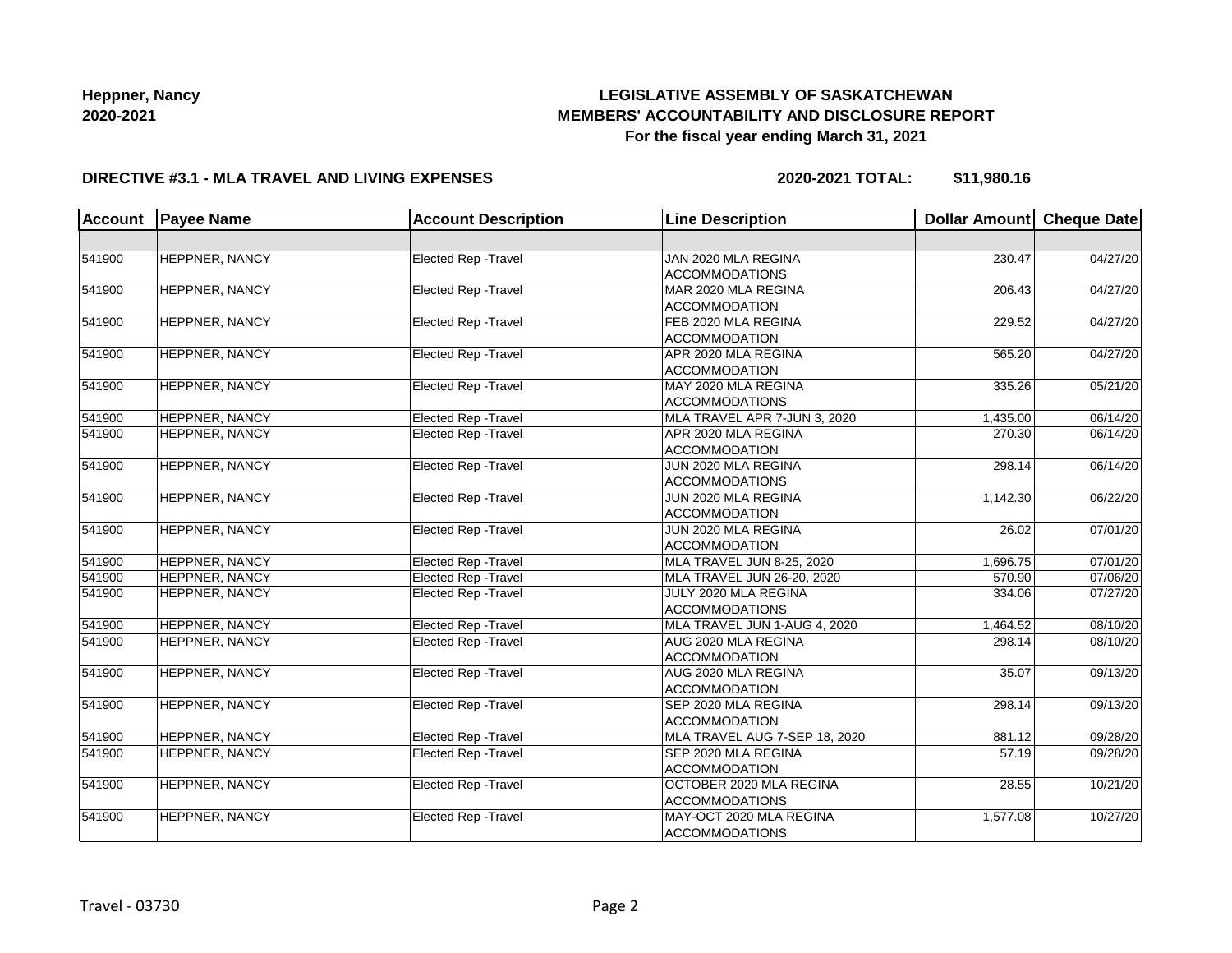## **LEGISLATIVE ASSEMBLY OF SASKATCHEWAN MEMBERS' ACCOUNTABILITY AND DISCLOSURE REPORT For the fiscal year ending March 31, 2021**

#### **DIRECTIVE #4.1 - CONSTITUENCY SERVICE EXPENSES**

**2020-2021 TOTAL: \$16,799.86**

| <b>Account</b> | <b>Payee Name</b>                                   | <b>Account Description</b>                                           | <b>Line Description</b>                            | <b>Dollar Amount</b> | <b>Cheque Date</b> |
|----------------|-----------------------------------------------------|----------------------------------------------------------------------|----------------------------------------------------|----------------------|--------------------|
|                |                                                     |                                                                      |                                                    |                      |                    |
| 522000         | FORTRESS PROPERTIES INC.                            | Rent of Ground, Buildings and Other Space                            | APRIL 2020 MLA OFFICE RENT                         | 1,105.36             | 04/01/20           |
| 522000         | FORTRESS PROPERTIES INC.                            | Rent of Ground, Buildings and Other Space                            | MAY 2020 MLA OFFICE RENT                           | 1,105.36             | 04/12/20           |
| 522000         | FORTRESS PROPERTIES INC.                            | Rent of Ground, Buildings and Other Space                            | JUNE 2020 MLA OFFICE RENT                          | 1,105.36             | 05/15/20           |
| 522000         | FORTRESS PROPERTIES INC.                            | Rent of Ground, Buildings and Other Space                            | JULY 2020 MLA OFFICE RENT                          | 1,105.36             | 06/15/20           |
| 522000         | FORTRESS PROPERTIES INC.                            | Rent of Ground, Buildings and Other Space   AUG 2020 MLA OFFICE RENT |                                                    | 1,105.36             | 07/07/20           |
| 522000         | FORTRESS PROPERTIES INC.                            | Rent of Ground, Buildings and Other Space                            | SEPT 2020 MLA OFFICE RENT                          | 1,105.36             | 08/14/20           |
| 522000         | FORTRESS PROPERTIES INC.                            | Rent of Ground, Buildings and Other Space                            | OCT 2020 MLA OFFICE RENT                           | 1,105.36             | 09/11/20           |
| 522000         | FORTRESS PROPERTIES INC.                            | Rent of Ground, Buildings and Other Space                            | NOV 2020 MLA OFFICE RENT                           | 1,105.36             | 10/07/20           |
| 522200         | TOSHIBA TEC CANADA BUSINESS<br>SOLUTIONS INC        | Rent of Photocopiers                                                 | <b>COPIER CHARGES</b>                              | 7.66                 | 04/01/20           |
| 522200         | TOSHIBA TEC CANADA BUSINESS<br>SOLUTIONS INC        | <b>Rent of Photocopiers</b>                                          | <b>COPIER CHARGES</b>                              | 46.11                | 04/01/20           |
| 522200         | TOSHIBA TEC CANADA BUSINESS<br><b>SOLUTIONS INC</b> | <b>Rent of Photocopiers</b>                                          | <b>COPIER CHARGES</b>                              | 54.86                | 05/01/20           |
| 522200         | TOSHIBA TEC CANADA BUSINESS<br><b>SOLUTIONS INC</b> | <b>Rent of Photocopiers</b>                                          | <b>COPIER CHARGES</b>                              | 54.46                | 06/01/20           |
| 522200         | TOSHIBA TEC CANADA BUSINESS<br><b>SOLUTIONS INC</b> | <b>Rent of Photocopiers</b>                                          | <b>COPIER CHARGES</b>                              | 10.30                | 07/01/20           |
| 522200         | TOSHIBA TEC CANADA BUSINESS<br><b>SOLUTIONS INC</b> | <b>Rent of Photocopiers</b>                                          | <b>COPIER CHARGES</b>                              | 36.89                | 08/01/20           |
| 522200         | TOSHIBA TEC CANADA BUSINESS<br>SOLUTIONS INC        | Rent of Photocopiers                                                 | <b>COPIER CHARGES</b>                              | 43.58                | 09/01/20           |
| 522200         | TOSHIBA TEC CANADA BUSINESS<br><b>SOLUTIONS INC</b> | Rent of Photocopiers                                                 | <b>COPIER CHARGES</b>                              | 86.95                | 09/02/20           |
| 522200         | TOSHIBA TEC CANADA BUSINESS<br><b>SOLUTIONS INC</b> | Rent of Photocopiers                                                 | <b>COPIER CHARGES</b>                              | 54.80                | 10/01/20           |
| 522500         | ROSTHERN AGENCIES LTD.                              | <b>Insurance Premiums</b>                                            | OFFICE INSURANCE POLICY 47125C01                   | 485.48               | 04/01/20           |
| 522500         | ROSTHERN AGENCIES LTD.                              | <b>Insurance Premiums</b>                                            | <b>RTV-NANCY HEPPNER-INSURANCE</b><br>CANCELLATION | $-139.92$            | 11/12/20           |
| 522700         | SASKENERGY INCORPORATED                             | Utilities - Electricity and Nat Gas                                  | 56268871888 APR 14, 2020                           | 82.30                | 05/01/20           |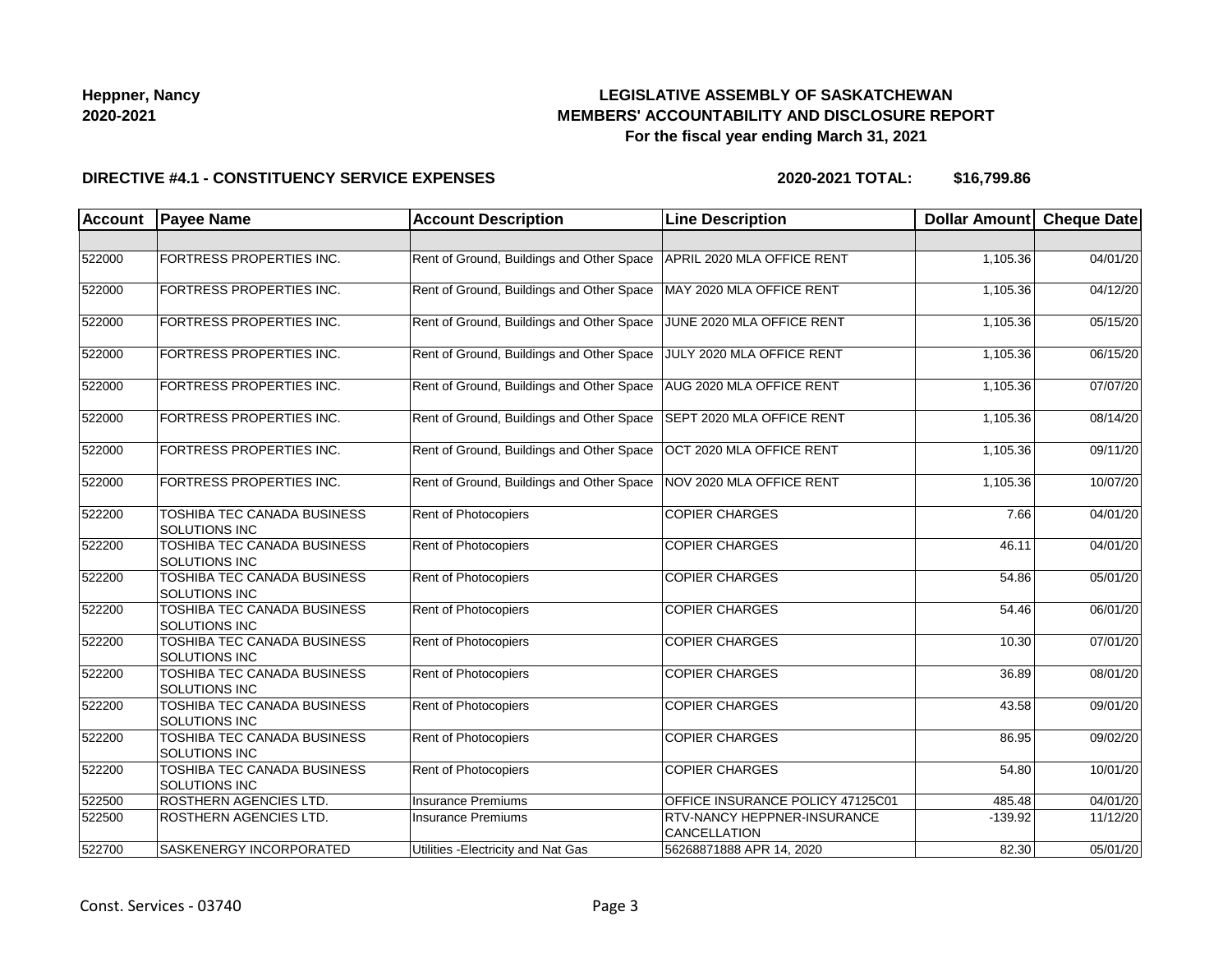## **LEGISLATIVE ASSEMBLY OF SASKATCHEWAN MEMBERS' ACCOUNTABILITY AND DISCLOSURE REPORT For the fiscal year ending March 31, 2021**

#### **DIRECTIVE #4.1 - CONSTITUENCY SERVICE EXPENSES**

**2020-2021 TOTAL: \$16,799.86**

| <b>Account</b> | <b>Payee Name</b>            | <b>Account Description</b>           | <b>Line Description</b>                        | Dollar Amount Cheque Date |                       |
|----------------|------------------------------|--------------------------------------|------------------------------------------------|---------------------------|-----------------------|
|                |                              |                                      |                                                |                           |                       |
| 522700         | SASKENERGY INCORPORATED      | Utilities - Electricity and Nat Gas  | 56268871888 MAY 12, 2020                       | 55.97                     | 06/01/20              |
| 522700         | SASKENERGY INCORPORATED      | Utilities - Electricity and Nat Gas  | 56268871888 JUN 10, 2020                       | 43.81                     | 07/01/20              |
| 522700         | SASKENERGY INCORPORATED      | Utilities - Electricity and Nat Gas  | 56268871888 JUL 13, 2020                       | 41.10                     | 08/01/20              |
| 522700         | SASKENERGY INCORPORATED      | Utilities - Electricity and Nat Gas  | 56268871888 AUG 13, 2020                       | 40.43                     | 09/01/20              |
| 522700         | SASKENERGY INCORPORATED      | Utilities - Electricity and Nat Gas  | 56268871888 SEP 11, 2020                       | 41.10                     | 10/01/20              |
| 522700         | SASKENERGY INCORPORATED      | Utilities - Electricity and Nat Gas  | 56268871888 OCT 13, 2020                       | 45.99                     | 11/01/20              |
| 522700         | SASKENERGY INCORPORATED      | Utilities - Electricity and Nat Gas  | 56268871888 NOV 12, 2020                       | 63.67                     | 11/12/20              |
| 522700         | SASKENERGY INCORPORATED      | Utilities - Electricity and Nat Gas  | 56268871888 DEC 10, 2020                       | 75.59                     | 01/01/21              |
| 522700         | SASKENERGY INCORPORATED      | Utilities - Electricity and Nat Gas  | 56268871888 FEB 9, 2021 LATE<br><b>CHARGES</b> | 1.55                      | 02/09/21              |
| 522700         | SASKPOWER CORPORATION        | Utilities - Electricity and Nat Gas  | 510002832754 APR 14, 2020                      | 70.27                     | 05/01/20              |
| 522700         | SASKPOWER CORPORATION        | Utilities - Electricity and Nat Gas  | 510002832754 MAY 12, 2020                      | 62.82                     | 06/01/20              |
| 522700         | SASKPOWER CORPORATION        | Utilities - Electricity and Nat Gas  | 510002832754 JUN 10, 2020                      | 40.11                     | 07/01/20              |
| 522700         | SASKPOWER CORPORATION        | Utilities - Electricity and Nat Gas  | 510002832754 JUL 13, 2020                      | 65.13                     | 08/01/20              |
| 522700         | <b>SASKPOWER CORPORATION</b> | Utilities - Electricity and Nat Gas  | 510002832754 AUG 13, 2020                      | 61.82                     | 09/01/20              |
| 522700         | SASKPOWER CORPORATION        | Utilities - Electricity and Nat Gas  | 510002832754 SEP 11, 2020                      | 79.21                     | 10/01/20              |
| 522700         | SASKPOWER CORPORATION        | Utilities - Electricity and Nat Gas  | 510002832754 OCT 13, 2020                      | 71.09                     | 11/01/20              |
| 522700         | SASKPOWER CORPORATION        | Utilities - Electricity and Nat Gas  | 510002832754 NOV 12, 2020                      | 68.03                     | 11/12/20              |
| 522700         | SASKPOWER CORPORATION        | Utilities - Electricity and Nat Gas  | 510002832754 DEC 4, 2020                       | 44.60                     | 01/01/21              |
| 525000         | FRIESEN, WHITNEY D.          | Postal, Courier, Freight and Related | POSTAGE/OFFICE SUPPLIES                        | 28.98                     | 07/20/20              |
| 530300         | MARU GROUP CANADA INC.       | Primary Research/Focus group         | AD HOC RESEARCH                                | 661.11                    | 06/01/20              |
| 530300         | MARU GROUP CANADA INC.       | Primary Research/Focus group         | AD HOC RESEARCH                                | 661.11                    | 10/01/20              |
| 530500         | <b>JENSON PUBLISHING</b>     | Media Placement                      | <b>ADVERTISING</b>                             | 38.00                     | 04/02/20              |
| 530500         | <b>JENSON PUBLISHING</b>     | Media Placement                      | <b>ADVERTISING</b>                             | 38.00                     | 04/09/20              |
| 530500         | JENSON PUBLISHING            | Media Placement                      | <b>ADVERTISING</b>                             | 38.00                     | $\overline{04/16/20}$ |
| 530500         | <b>JENSON PUBLISHING</b>     | Media Placement                      | <b>ADVERTISING</b>                             | 150.00                    | 05/01/20              |
| 530500         | <b>JENSON PUBLISHING</b>     | Media Placement                      | <b>ADVERTISING</b>                             | 38.00                     | 05/01/20              |
| 530500         | <b>JENSON PUBLISHING</b>     | Media Placement                      | <b>ADVERTISING</b>                             | 38.00                     | 05/01/20              |
| 530500         | JENSON PUBLISHING            | Media Placement                      | <b>ADVERTISING</b>                             | 38.00                     | 05/07/20              |
| 530500         | JENSON PUBLISHING            | Media Placement                      | <b>ADVERTISING</b>                             | 38.00                     | 06/01/20              |
| 530500         | JENSON PUBLISHING            | Media Placement                      | <b>ADVERTISING</b>                             | 38.00                     | 06/01/20              |
| 530500         | <b>JENSON PUBLISHING</b>     | Media Placement                      | <b>ADVERTISING</b>                             | 38.00                     | 06/01/20              |
| 530500         | <b>JENSON PUBLISHING</b>     | Media Placement                      | <b>ADVERTISING</b>                             | 100.00                    | 06/04/20              |
| 530500         | <b>JENSON PUBLISHING</b>     | Media Placement                      | <b>ADVERTISING</b>                             | 38.00                     | 06/04/20              |
| 530500         | <b>JENSON PUBLISHING</b>     | Media Placement                      | <b>ADVERTISING</b>                             | 38.00                     | 07/01/20              |
| 530500         | <b>JENSON PUBLISHING</b>     | Media Placement                      | <b>ADVERTISING</b>                             | 100.00                    | 07/01/20              |
| 530500         | <b>JENSON PUBLISHING</b>     | Media Placement                      | <b>ADVERTISING</b>                             | 80.00                     | 07/01/20              |
| 530500         | <b>JENSON PUBLISHING</b>     | Media Placement                      | <b>ADVERTISING</b>                             | 38.00                     | 07/01/20              |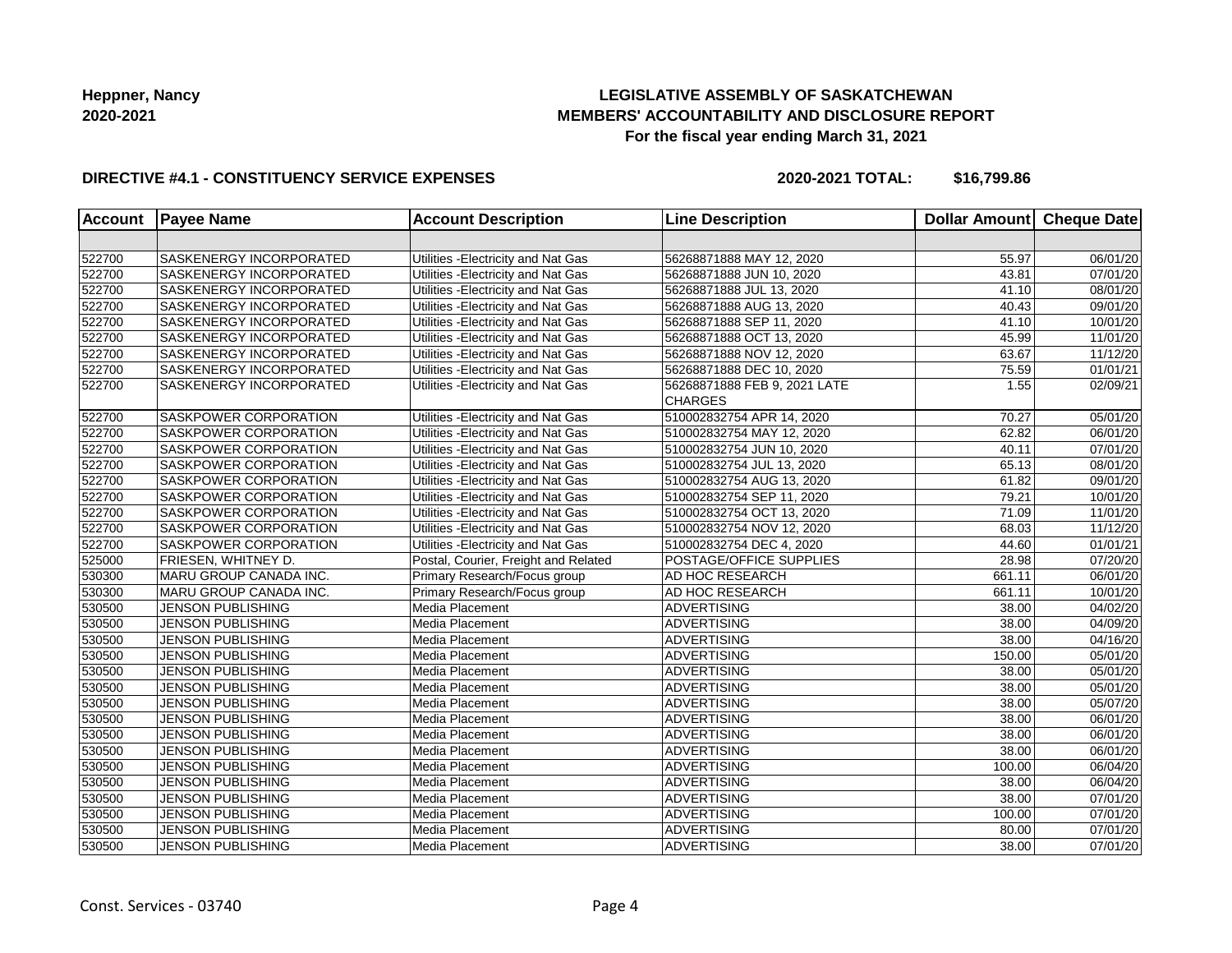## **LEGISLATIVE ASSEMBLY OF SASKATCHEWAN MEMBERS' ACCOUNTABILITY AND DISCLOSURE REPORT For the fiscal year ending March 31, 2021**

#### **DIRECTIVE #4.1 - CONSTITUENCY SERVICE EXPENSES**

**2020-2021 TOTAL: \$16,799.86**

| <b>Account</b> | <b>Payee Name</b>             | <b>Account Description</b>    | <b>Line Description</b>        | <b>Dollar Amountl</b> | <b>Cheque Date</b> |
|----------------|-------------------------------|-------------------------------|--------------------------------|-----------------------|--------------------|
|                |                               |                               |                                |                       |                    |
| 530500         | JENSON PUBLISHING             | Media Placement               | <b>ADVERTISING</b>             | 38.00                 | 07/01/20           |
| 530500         | <b>JENSON PUBLISHING</b>      | Media Placement               | <b>ADVERTISING</b>             | 80.00                 | 07/02/20           |
| 530500         | <b>JENSON PUBLISHING</b>      | Media Placement               | <b>ADVERTISING</b>             | 38.00                 | 07/02/20           |
| 530500         | JENSON PUBLISHING             | Media Placement               | <b>ADVERTISING</b>             | 80.00                 | 07/09/20           |
| 530500         | JENSON PUBLISHING             | Media Placement               | <b>ADVERTISING</b>             | 38.00                 | 07/09/20           |
| 530500         | <b>JENSON PUBLISHING</b>      | Media Placement               | <b>ADVERTISING</b>             | 38.00                 | 08/01/20           |
| 530500         | JENSON PUBLISHING             | Media Placement               | <b>ADVERTISING</b>             | 80.00                 | 08/01/20           |
| 530500         | <b>JENSON PUBLISHING</b>      | Media Placement               | <b>ADVERTISING</b>             | 38.00                 | 08/01/20           |
| 530500         | JENSON PUBLISHING             | Media Placement               | <b>ADVERTISING</b>             | 38.00                 | 09/01/20           |
| 530500         | <b>JENSON PUBLISHING</b>      | Media Placement               | <b>ADVERTISING</b>             | 38.00                 | 09/01/20           |
| 530500         | <b>JENSON PUBLISHING</b>      | Media Placement               | <b>ADVERTISING</b>             | 150.00                | 09/01/20           |
| 530500         | JENSON PUBLISHING             | Media Placement               | <b>ADVERTISING</b>             | 80.00                 | 09/01/20           |
| 530500         | <b>JENSON PUBLISHING</b>      | Media Placement               | <b>ADVERTISING</b>             | 38.00                 | 09/01/20           |
| 530500         | JENSON PUBLISHING             | Media Placement               | <b>ADVERTISING</b>             | 38.00                 | 09/03/20           |
| 530500         | <b>JENSON PUBLISHING</b>      | Media Placement               | <b>ADVERTISING</b>             | 80.00                 | 09/10/20           |
| 530500         | <b>JENSON PUBLISHING</b>      | Media Placement               | <b>ADVERTISING</b>             | 38.00                 | 09/10/20           |
| 530500         | <b>MARTENSVILLE MESSENGER</b> | Media Placement               | <b>ADVERTISING</b>             | 70.00                 | 07/01/20           |
| 530500         | MARTENSVILLE MESSENGER        | Media Placement               | <b>ADVERTISING</b>             | 164.00                | 09/01/20           |
| 530500         | <b>MARTENSVILLE MESSENGER</b> | Media Placement               | <b>ADVERTISING</b>             | 814.00                | 09/02/20           |
| 530500         | POSTCARD PORTABLES SASKATOON  | Media Placement               | <b>ADVERTISING</b>             | 459.90                | 05/01/20           |
| 530500         | POSTCARD PORTABLES SASKATOON  | Media Placement               | <b>ADVERTISING</b>             | 480.00                | 05/01/20           |
| 530500         | POSTCARD PORTABLES SASKATOON  | Media Placement               | <b>ADVERTISING</b>             | 480.00                | 06/01/20           |
| 530500         | POSTCARD PORTABLES SASKATOON  | Media Placement               | <b>ADVERTISING</b>             | 480.00                | 07/01/20           |
| 550200         | JENSON PUBLISHING             | Books, Mags and Ref Materials | <b>ADVERTISING</b>             | 33.92                 | 06/01/20           |
| 555000         | FRIESEN, WHITNEY D.           | Other Material and Supplies   | <b>POSTAGE/OFFICE SUPPLIES</b> | 12.20                 | 07/20/20           |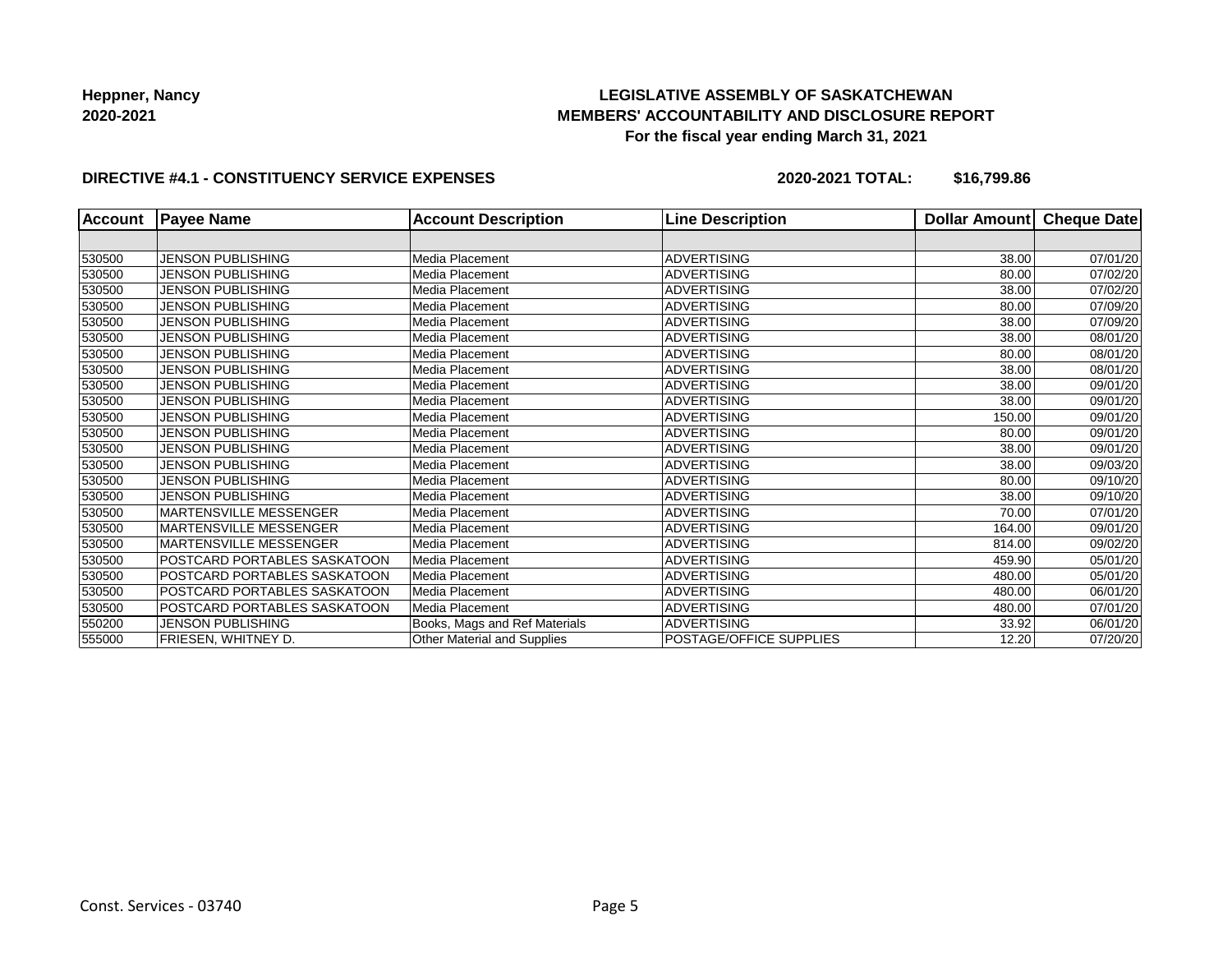## **LEGISLATIVE ASSEMBLY OF SASKATCHEWAN MEMBERS' ACCOUNTABILITY AND DISCLOSURE REPORT For the fiscal year ending March 31, 2021**

#### **DIRECTIVE #6 - CONSTITUENCY ASSISTANT EXPENSES**

**2020-2021 TOTAL: \$39,305.54**

| <b>Account</b> | <b>Payee Name</b>  | <b>Account Description</b>       | <b>Dollar Amount</b> | <b>Cheque Date</b> |
|----------------|--------------------|----------------------------------|----------------------|--------------------|
|                |                    |                                  |                      |                    |
| 513000         | FRIESEN, WHITNEY D | Out-of-Scope Permanent           | 0.00                 | 04/01/20           |
| 513000         | FRIESEN, WHITNEY D | Out-of-Scope Permanent           | $-524.17$            | 04/13/20           |
| 513000         | FRIESEN, WHITNEY D | Out-of-Scope Permanent           | 2,620.87             | 04/14/20           |
| 513000         | FRIESEN, WHITNEY D | Out-of-Scope Permanent           | 2,620.87             | 05/01/20           |
| 513000         | FRIESEN, WHITNEY D | Out-of-Scope Permanent           | 2,620.87             | 05/13/20           |
| 513000         | FRIESEN, WHITNEY D | Out-of-Scope Permanent           | 2,620.87             | 05/27/20           |
| 513000         | FRIESEN, WHITNEY D | Out-of-Scope Permanent           | 2,620.87             | 06/10/20           |
| 513000         | FRIESEN, WHITNEY D | Out-of-Scope Permanent           | 2,620.87             | 06/24/20           |
| 513000         | FRIESEN, WHITNEY D | Out-of-Scope Permanent           | 2,620.87             | 07/08/20           |
| 513000         | FRIESEN, WHITNEY D | Out-of-Scope Permanent           | 2,893.59             | 07/22/20           |
| 513000         | FRIESEN. WHITNEY D | Out-of-Scope Permanent           | 2,654.96             | 08/05/20           |
| 513000         | FRIESEN, WHITNEY D | Out-of-Scope Permanent           | 2,654.96             | 08/19/20           |
| 513000         | FRIESEN, WHITNEY D | Out-of-Scope Permanent           | 2,654.96             | 09/02/20           |
| 513000         | FRIESEN, WHITNEY D | Out-of-Scope Permanent           | 2,654.96             | 09/16/20           |
| 513000         | FRIESEN, WHITNEY D | Out-of-Scope Permanent           | 2,654.96             | 10/01/20           |
| 513000         | FRIESEN, WHITNEY D | Out-of-Scope Permanent           | 508.99               | 10/07/20           |
| 513000         | FRIESEN, WHITNEY D | Out-of-Scope Permanent           | 2,151.28             | 10/28/20           |
| 517100         | FRIESEN, WHITNEY D | Severance Pay                    | 2,654.96             | 10/28/20           |
| 519900         | None (Default)     | Change in Y/E Accrued Empl Leave | 0.00                 | 04/20/20           |
|                |                    | Entitlements                     |                      |                    |